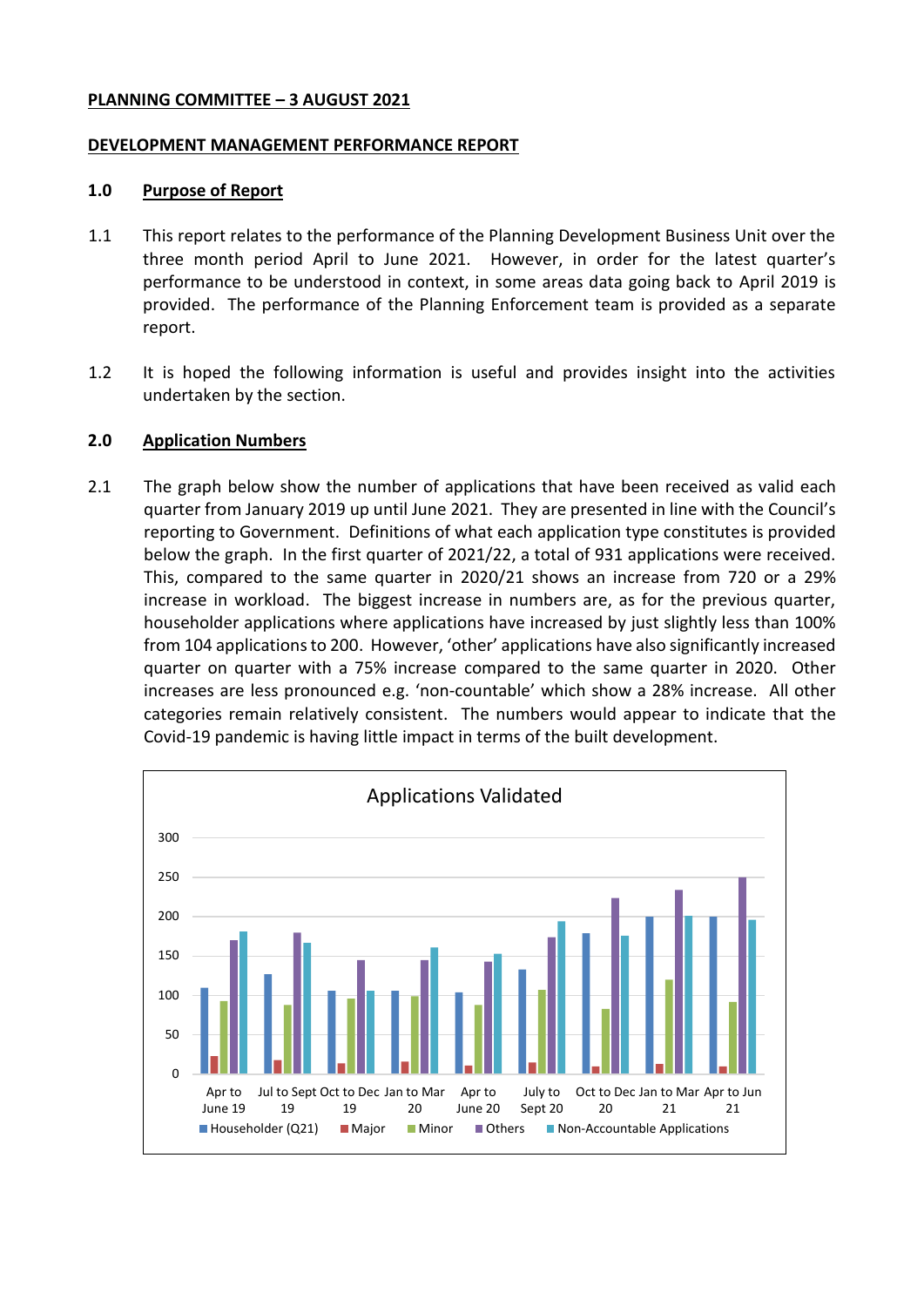Major applications are those with 10 or more dwellings, sites of 1 hectare or more, or provision of 1,000m² new floor area or more.

Minor applications include (but are not limited to) up to 9 dwellings, gypsy and traveller sites and commercial proposals not falling within the major category.

Others include (but are not limited to) householder, advertisements and listed building applications. However, for the benefit of the above graph, householders have been extracted from the others category.

The 'non countable' category are those applications which are not reported to the Ministry for Housing, Communities and Local Government (MHCLG). Such applications include, but are not limited to: prior approvals, discharge of conditions, etc.

# **3.0 Performance**

- 3.1 Government (MHCLG) monitor planning authorities on their speed of making decisions in relation to major and non-major applications. The target at national level is to determine 60% of major applications within the statutory period of 13 weeks or subject to the agreement of a time extension over a rolling two-year period. From quarter 1 2019 to quarter 4 2021, 97.3% of major applications have been determined within these timescales (an increase of approximately 2% compared to the previous quarter's report). For nonmajors, it is 70% over a two-year period. From quarter 1 2019 to quarter 4 2021, 95.3% of non-major applications have been determined within these timescales (an increase of approximately 3% compared to the previous report). These targets are challenging when taking account, in accordance with the National Planning Policy Framework, to work positively and proactively with applicants in determining applications i.e. trying to find solutions as opposed to refusing a planning application that might be amended. However, it can be seen that performance has significantly exceeded these targets.
- 3.2 For authorities who under-perform against their national target, they will be classed as 'poorly performing' and applications for major development may be made by developers directly to the Planning Inspectorate. The Council would not receive the fees for these but would be expected to deal with all of the associated administration.
- 3.3 The following graph relates to the percentage of planning applications determined within set timescales.

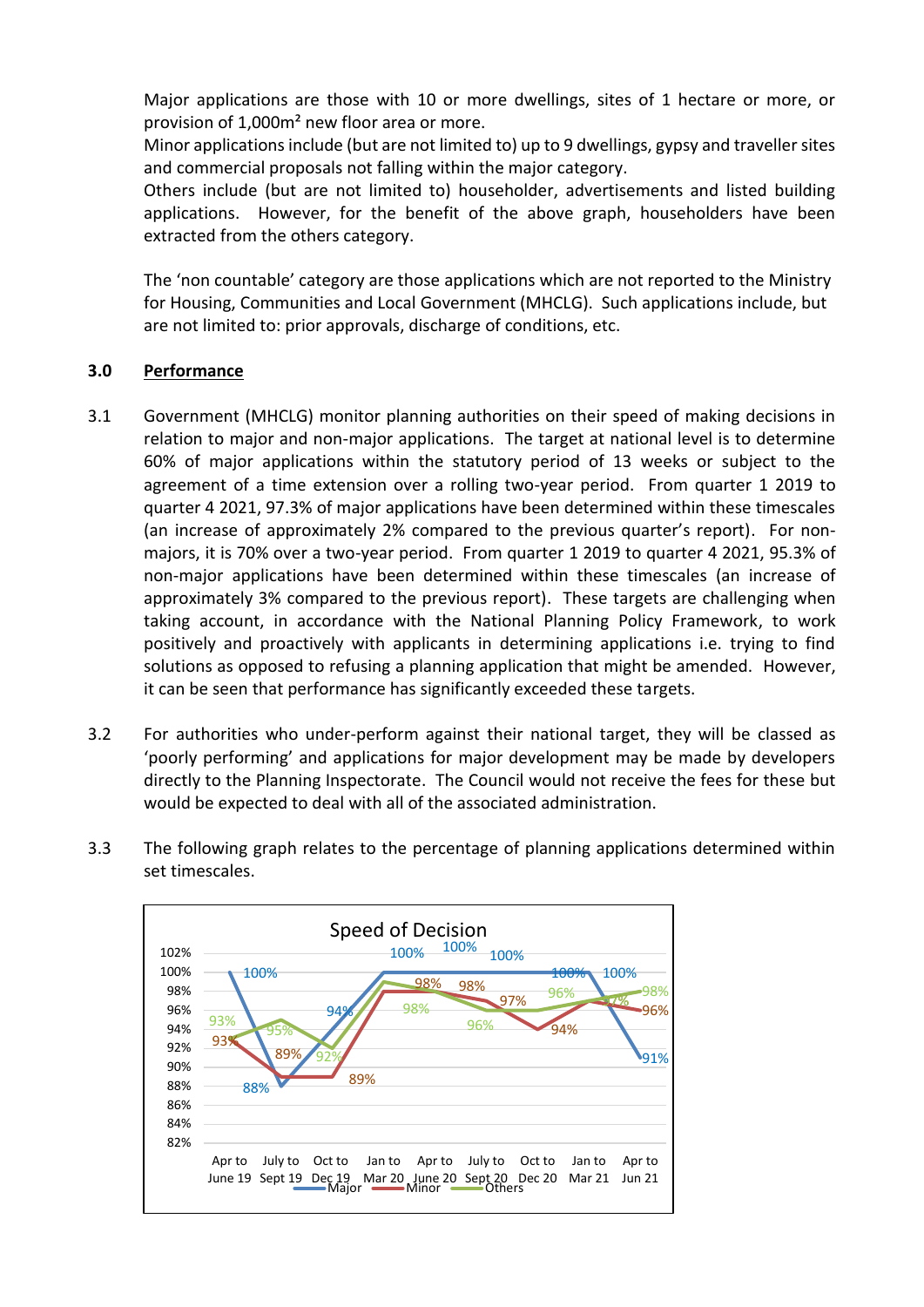- 3.4 The previous quarter has seen a slight drop in performance for majors to 91% from 100%. This was as a result of 1 application being determined outside of its statutory timescale, but is still significantly above the national target. Minors has also dropped slightly from 97% to 96% and for others has increased from 96% to 98% compared to the quarter. As Members will be aware, since April last year Officers have worked solely from home. There has been some fluctuation in the performance over the previous 12 months, but overall the graph demonstrates how the team has been able to maintain and exceed previous performance, notwithstanding the overall increase in application numbers.
- 3.5 These targets continue to be achieved due in part to seeking time extensions for dealing with the applications beyond their statutory time period from applicants. Time extensions might be sought for a variety of reasons but might include seeking negotiations, complex and/or controversial proposals and items presented to Committee. Time extensions do not go against the authority in terms of speed of decision making when reporting. However, Members will be aware that the White Paper is suggesting that the determination timescales set out in legislation should be adhered to and are looking to potentially implement this as part of the overall planning changes.
- 3.6 The graph below shows the total number of applications determined each month in blue and alongside, those in red are the number of applications where time extensions have been sought of those determined. Seeking time extensions means that case officer workloads increase overall which makes dealing with newer applications on time more challenging. Over the longer term, approximately one third of all applications determined are subject to a time extension. However, the percentage with a time extension reduced in the previous quarter to 21%. New local performance targets have been introduced addressing the speed of decision making for minor planning applications. As longer term monitoring takes place details will be provided as a better understanding is obtained. Alongside this reporting, a review will be undertaken in due course, following recruitment of a full complement of staff, of processes to try and assist in issuing decisions more speedily.

Caution needs to be given in relation to providing a quick decision. For example, it would be theoretically possible to determine all applications within statutory timescales without a request for a time extension. However, this would likely mean that a significant number of applications would be refused due to the inability to negotiate leading to complaints and resubmission of applications which in the majority of instances would not be subject to a further planning application fee.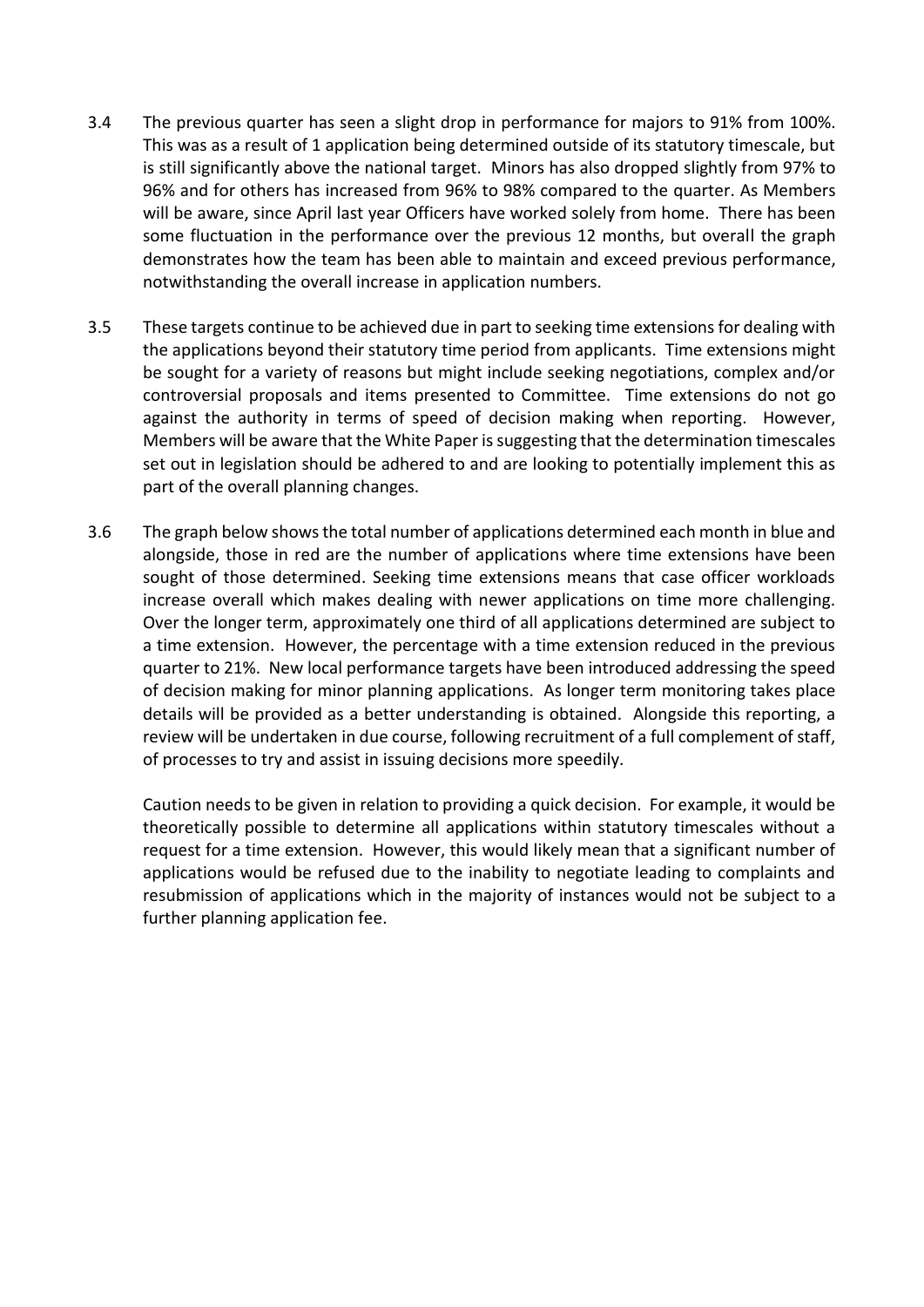

3.7 Of the decisions reported above, the following graphs show the number of decisions that were granted, refused, split (i.e. part granted and part refused) and withdrawn across the major, minor and other categories. The only types of applications where a local planning authority is able to issue a split decision are for advertisement and tree applications unlike the Planning Inspectorate who is able to do this for all application types. All three graphs demonstrate that the majority of applications are granted (cumulatively approximately 84% across the 3 months). Withdrawals (total of 26) are not reported as part of our overall performance to government but will still have involved a significant amount of work by the case officers. These applications are frequently resubmitted, often as a 'free go', whereby no fee is payable. Finally disposed of applications are those which have gone beyond the time period for determination and the time period for making an appeal has expired and the applicant has not engaged in further discussions regarding the proposal, notwithstanding the department's attempts to engage.

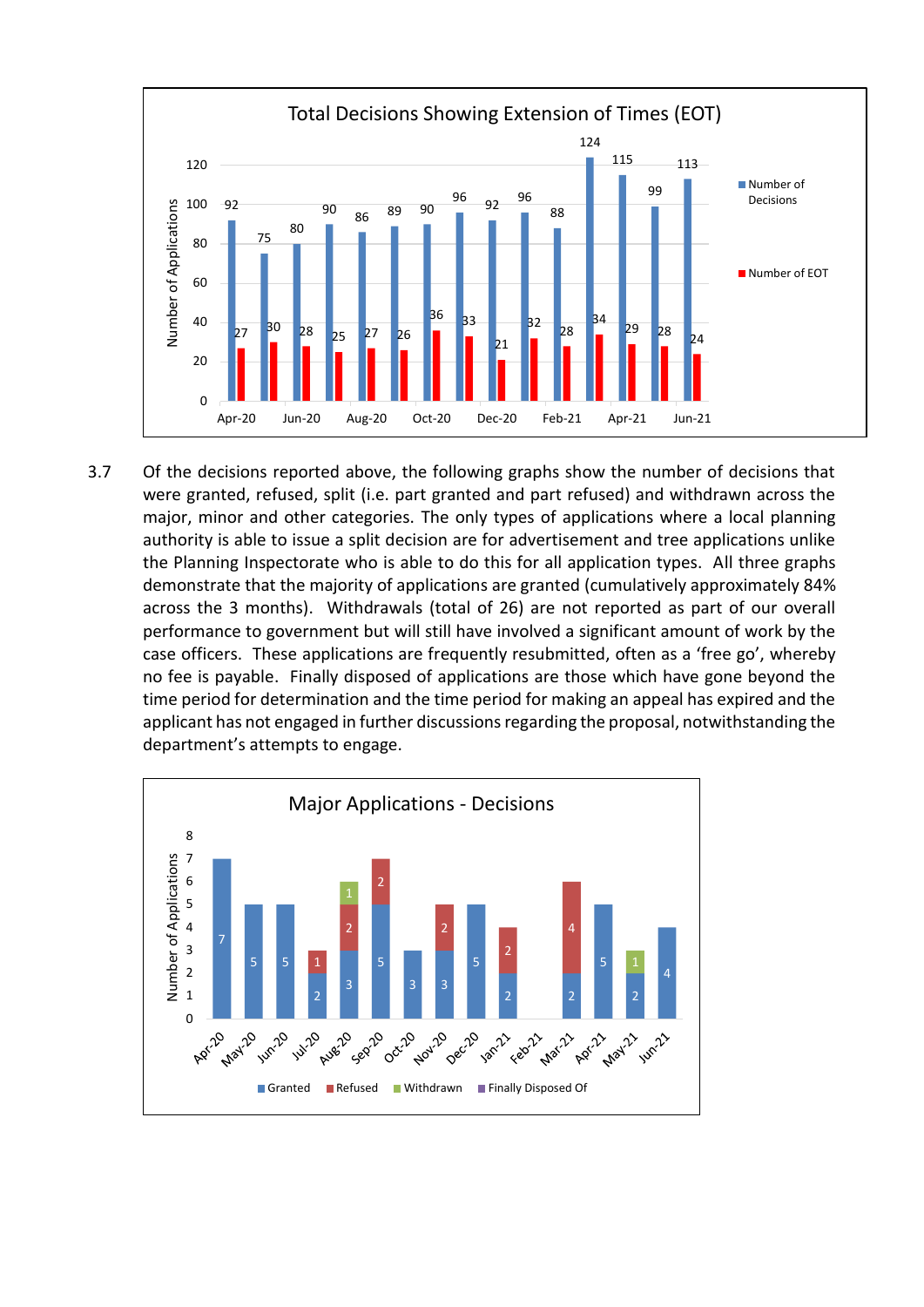



# **4.0 Tree Applications**

- 4.1 Trees are a valued amenity contribution to the character of the District. Those that are subject to a Tree Preservation Orders (TPOs) or within a Conservation Areas require consent from the Council before works are commenced. In relation to unprotected trees within a Conservation Area, the consent seeks the Council's decision as to whether or not the tree has the necessary amenity criteria such that it should be subject to a Preservation Order. These criteria include consideration to:
	- $\blacksquare$  Its condition and suitability
	- **If Langlering in all in the set of the UV** in years) and suitability
	- Its relative public visibility and suitability
	- Other factors, such as whether it has historical value, its rarity, whether it is part of a group etc.

Where it meets these criteria, a TPO will be made. Applications for works to trees in Conservation Areas require the Council to make their determination within 6-weeks and the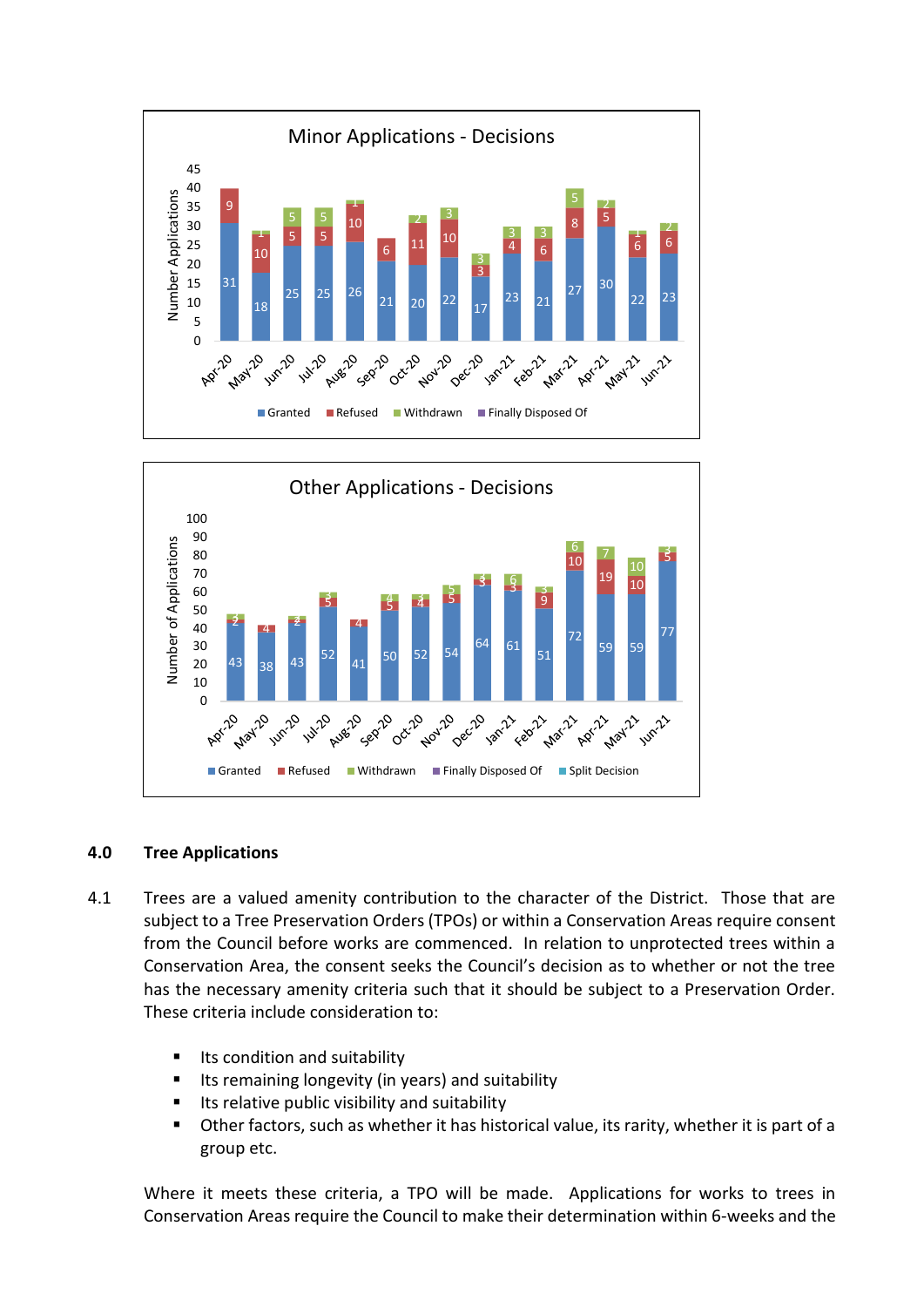Order issued within this timescale. If a decision is not made by the first day of the 7th week, the applicant may undertake the works that they were seeking consent for. These applications are not subject to a planning fee.

4.2 The following graphs show the number of TPO and Trees within a Conservation Area applications determined each month and whether they were determined within the statutory timescales. As can be seen, the number of applications received each month have no consistency making resourcing more difficult. It should be noted, with reference to the second graph below, that where the Officer identifies a potential risk to a tree of value, this is determined within the statutory period in order that further protection for the tree can be put in place.





# **5.0 Appeals**

5.1 The chart below shows the number of appeals against planning applications and enforcement notices that have been allowed, dismissed and split (part allowed and part refused). It can be seen that the total number of appeals fluctuates quite considerably and, like Tree applications, makes resourcing them a little challenging, with a need to balance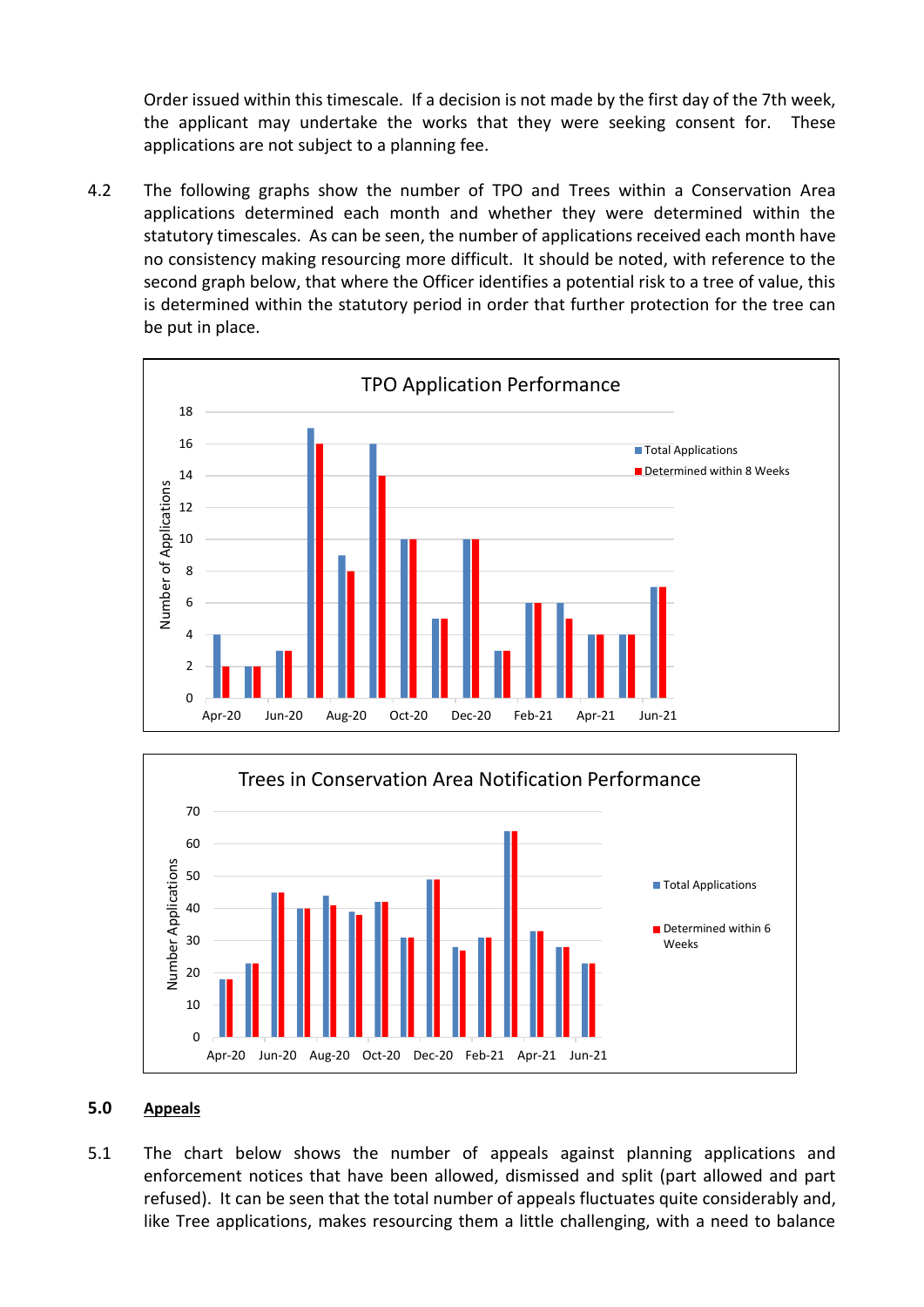appeal work against the number of applications a case officer is dealing with, where possible. Additionally, the type of appeal makes resourcing more challenging. There are 4 types of appeal – inquiry, hearing, written representations and fast track with the amount of resource responding accordingly from very high to low. This quarter has seen a slight increase in the number of decisions compared to the previous quarter, from 19 to 21. The number dismissed exceeds the number allowed (21% for the previous quarter) and is line with the Government's previous target of having no more than 33% allowed. Where a split decision has been issued, in terms of the Government's monitoring, this is treated as a dismissal.



- 5.2 As well as the Government monitoring authorities in relation to performance for determining applications, it also monitors quality in relation to the number of major and non-major applications overturned (i.e. allowed) at appeal. The threshold is for fewer than 10% of major applications overturned at appeal over a rolling two-year period. For authorities who exceed this target, they will be classed as 'poorly performing' and applications for major developments may be made by developers directly to the Planning Inspectorate.
- 5.3 As of 1 April 2018 the Ministry of Housing, Communities and Local Government (MHCLG) implemented a threshold for quality of decisions for major and non-major applications at 10%. For clarification, this is 10% of all major decisions and all non-major applications (i.e. minor and others) decisions refused by the Council and subsequently overturned (allowed) at appeal over a rolling two-year period.
- 5.4 Data from government has not been updated since the quarter 1 report was presented to Members which showed the Council is significantly below the thresholds set out.
- 5.5 As well as the cost of administration of appeals, the Council must have regard to the potential to have costs awarded against it, should it be found that the decision, or the Council's behaviour was unreasonable, such cases are reported to the Planning Committee. A partial costs award has been made against the Council in respect to Field Reference Number 7108. Eakring Road, Bilsthorpe. Details of the claim have not as yet been submitted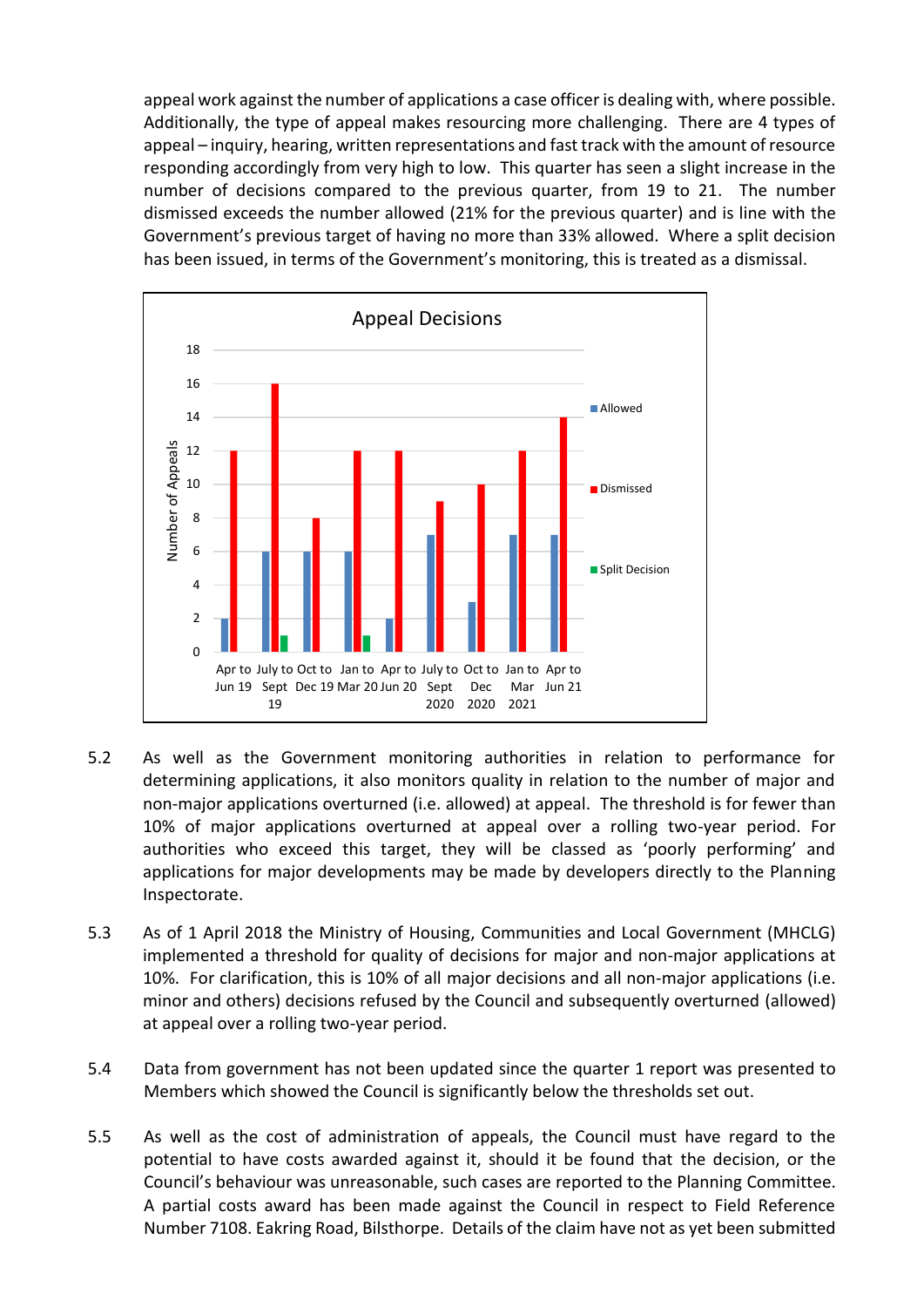to the Council. In addition, a costs claim from the Council has been awarded against an appellant in relation to a hearing relating to works to 2 silver birch trees at 31 Centenary Close, Balderton. Discussions are underway in relation to the costs sought.

# **6.0 Updates**

- 6.1 Staffing Since the previous report was presented, there has been little change in permanent staffing. However, significant endeavours are being undertaken to recruit a temporary resource to assist with the increased number of applications, impact resourcing of the 2 inquiries and sickness. Application numbers across the whole of the country have increased which is making finding suitable staff challenging.
- 6.2 Nationally, there have been further changes to legislation. These are generally more minor changes for the Council including the need for fire safety certificates for high-rise residential buildings, application fees for upward extensions to dwellinghouses. However, the National Planning Policy Framework was updated on  $20<sup>th</sup>$  July. The updates place a greater emphasis on beauty, place-making, the environment, sustainable development and underlines the importance of local design codes.

# **7.0 Equalities Implications**

- 7.1 None from this report
- **8.0 Financial Implications**
- 8.1 None from this report.

# **9.0 Conclusion**

9.1 Performance has continued to be met and exceeded, notwithstanding the increased number of applications and need to work remotely due to Covid-19. As resources permit. further positive changes will be made to the service for the benefit of the District's communities and businesses.

# **10.0 Community Plan – Alignment to Objectives**

10.1 Deliver inclusive and sustainable economic growth

Create more and better quality homes through our roles as landlord, developer and planning authority

Enhance and protect the district's natural environment

# **11.0 RECOMMENDATION**

**That the Committee note the contents of the report.**

#### **Reason for Recommendation**

**To keep Members informed of the actions and progress of the Planning Department.**